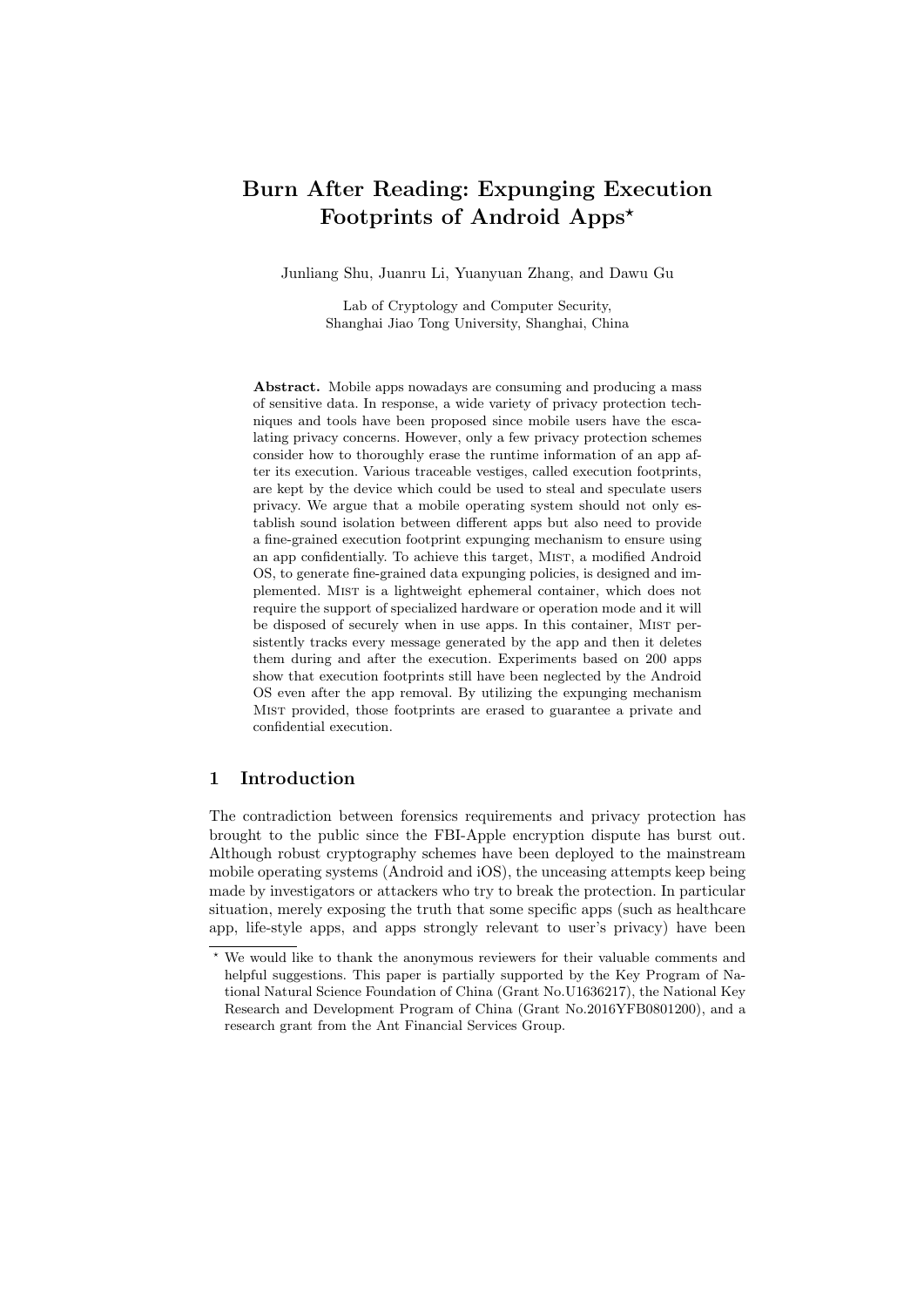execution can lead to a grave infringement on the privacy of the device owner. To refer individual behavior of the user, the primary sources of information exposure are execution footprints, which are modifications of system status due to an app's execution. The execution of an app always changes the system status and leaves an abundance of information on the device temporarily or permanently. These modifications may reveal various kinds of information (e.g., the name of the app) and can be used as digital evidence (e.g., whether a particular app has executed on the device).

Unfortunately, mobile operating systems often fail to erase such footprints to hide execution traces and protect user privacy. As a result, an experienced analyst can indicate not only the identity of the app but also the related operations. Take Android, the most widely used mobile OS, as an example. We reveal that except regular footprints such as files, many kinds of information, although unobtrusive, still indicate the execution of real app. With a study of 100 favorite Android apps mainly focusing on those related to Inter-Process Communication (IPC) or interactions with the OS, we investigated how apps generate footprints, and found When an app relies on intensive system services, some information will unintentionally leak to the system without being noticed. Even if under specific privacy protection enhancements, the surveillance state could still obtain data through conducting brute-force decryption, and also deduce relevant information from some encrypted but featured data. Also, we observe that Android does not provide a cautious data expunging policy and execution footprints remain for most apps even after the uninstallation.

To address this issue of data footprints, the critical steps include determining the sources where the execution footprints generate, and expunging remained footprints thoroughly after the execution/uninstallation. In particular, to execute an app on Android without being perceived by malicious observations as offline forensic analysis or online side-channel eavesdropping, a private mode, or say a private execution of the apps, is demanded to conceal the performance of the app and eliminate all those footprints left in the system. Private mode is firstly implemented as a private browsing mode, a standard security feature provided to prevent information leakage on modern web browsers such as Firefox and Chrome. It ensures that personal information (e.g., browsing histories, cookies, and cache information) are cleared once by the browsing session ends. However, to anonymize the execution of an app on mobile device is much more sophisticated. It involves a myriad of interactions with the OS such as file I/O operation and API invoking with sensitive permission requirements. A systematical solution for this problem is expected to conceal the execution information of specific apps.

To port such private execution function to Android, we design and implement Mist, a modified Android OS that enables an ephemeral execution for universal apps. With Mist, users can launch an app and execute it without being perceived by a later forensic analysis, despite the skillful analyst that could fully control the system and gain every aspect of the system information. During the ephemeral execution, the input and output of the app execution are man-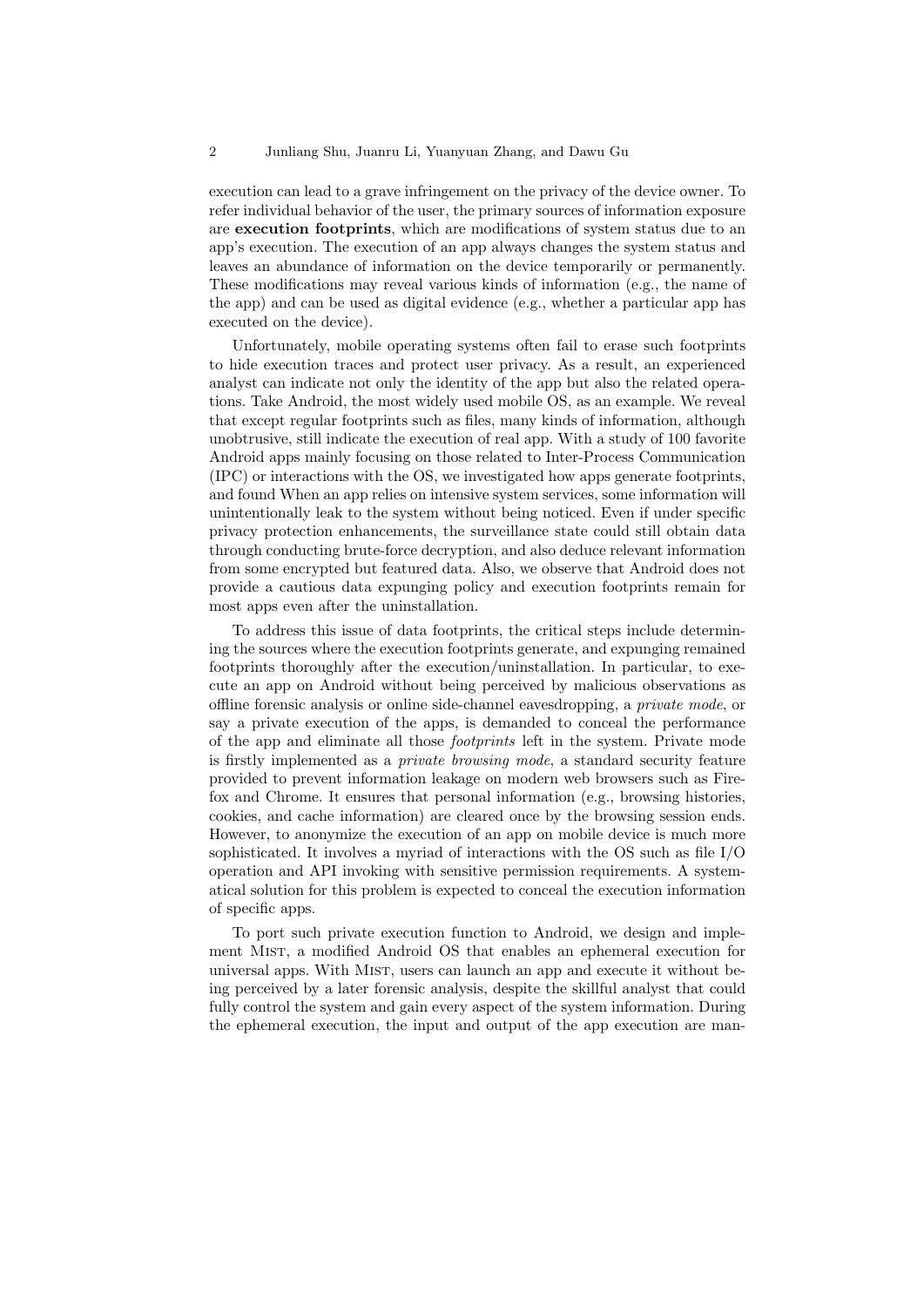aged delicately by fine-grained monitoring policies of Mist. For instance, Mist adopts a temporal partition encryption scheme to re-direct every file operation to a secure and ephemeral container. Mist also determines how to control the inter-process communication (IPC) during the app's execution: when the app generated data flow to the external environment, it either blocks the data flow or labels the system service as a tainted process. After the execution, MIST immediately sanitizes any possible leaked information. In this way, Mist proves that no footprints remain after the execution and thus protects the privacy of the user.

Compared with current privacy schemes on Android, Mist has the following advantages: (1) Mist conducts a fine-grained footprint monitoring based on an investigation of real-world Android devices and apps; (2) Mist implements a lightweight ephemeral execution to expunge footprint comprehensively, and it does not require the support of specialized hardware or operation mode (e.g., Trusted Execution Environment). To validate the reliability and usability of Mist, we conduct experimental evaluation with 200 popular Android apps. The evaluation first reveals many remaining data (according to the monitoring) as footprints and then it utilizes a set of forensic analysis tools to check whether typical footprints can be detected if the app executes in MIST. The results demonstrate that MIST expunges those footprints thoroughly against existing forensic analyses. The evaluation also shows that the performance overhead of Mist is acceptable for most application scenarios.

# 2 Footprint Expunging

The installation, execution, and uninstallation of an app modify the status of the device temporarily or permanently. Such modifications are defined as execution footprints if they can be used as digital evidences to refer specific behavior of the user (e.g., whether a particular app has been executed on the device). Mobile operating systems are expected to erase such footprints to hide execution traces and protect user privacy. However, modern mobile OS such as Android fail to achieve this target. In this section we first discuss the deficiency of Android system on expunging execution footprint and then present our enhanced strategy of practical footprint expunging.

## 2.1 Footprints of Android Apps

The Android OS provides a series of access control strategies to prove that each app only executes in an isolated environment. Ideally, the OS should guarantee that the status of the system keeps consistent whether an app has been installed or not. Apparently, this is infeasible since many apps must register themselves to the system to handle specific requests (e.g., write files to the disk and register themselves to some system services). Thus, a practical solution is to execute an uninstallation process and erase every vestige of the app. Nevertheless, current app uninstallation mechanism of Android does not guarantee such requirement.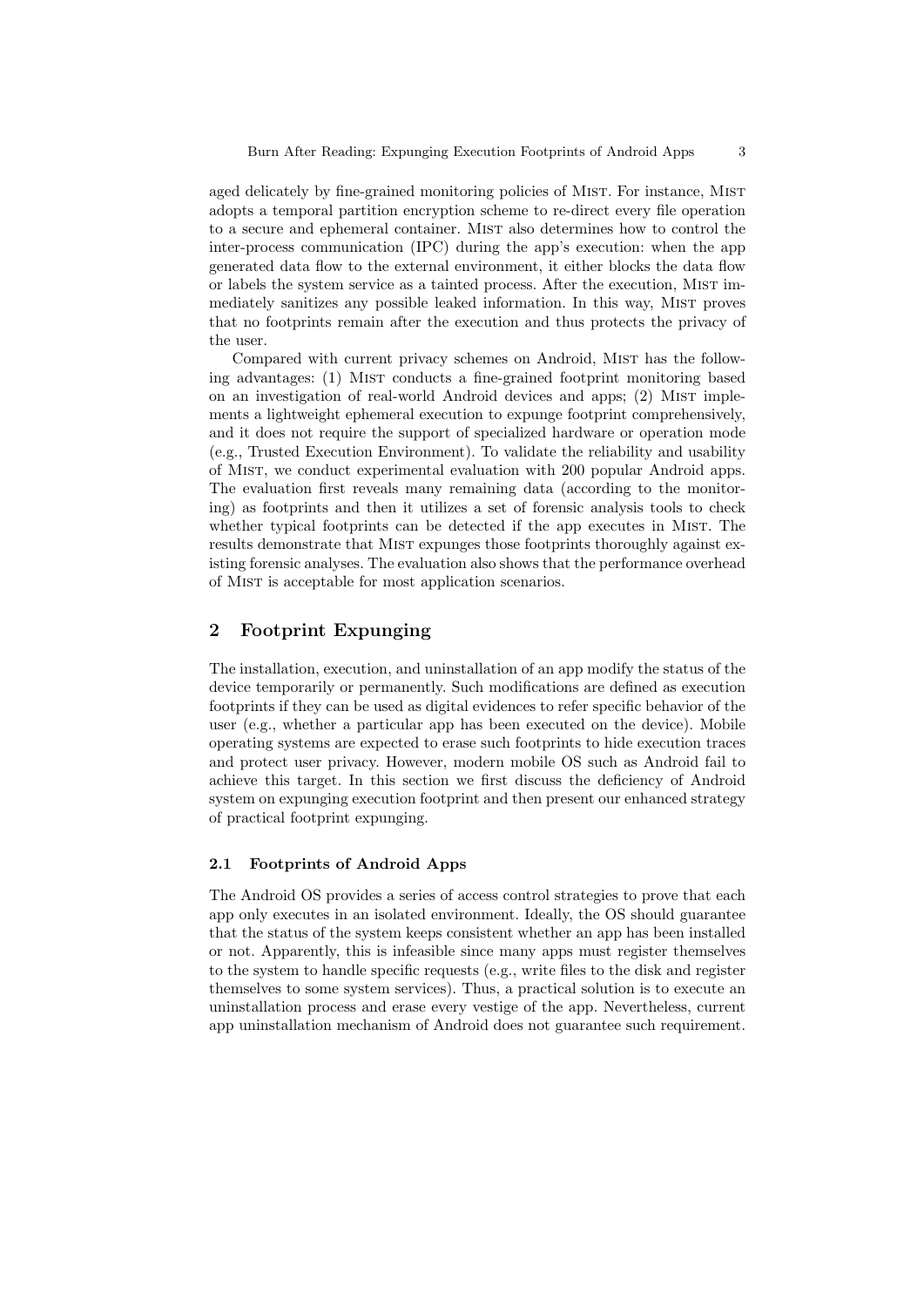As shown in Table [1,](#page-3-0) recent studies related to execution footprints indicated that at least 11 items must be sanitized. Otherwise, each of them represents a class of footprint that may help track specific user behavior.

| Item                                | <b>Footprint Pattern</b>                               |
|-------------------------------------|--------------------------------------------------------|
| Memory [15][21][23][22][18][24][28] | Kept in memory after the execution                     |
| Files $[27][19][18][28][20]$        | Written to flash memory in plaintext                   |
| [PC [32][8]                         | Transferred through IPC                                |
| Process status $[33][31]$           | Identified by other processes                          |
| Battery usage                       | App name kept after the execution                      |
| Network usage                       | App name kept after the execution                      |
| Screen $[14]$                       | Screenshot buffer captured by other apps or the system |
| Microphone [11]                     | Sound captured by other apps or the system             |
| Sensor $[13][16]$                   | Sensor data captured by other apps or the system       |
| Keyboard input [6]                  | App identity referred by a third-party input method    |
| System log                          | App identity recorded in system log files              |

<span id="page-3-0"></span>Table 1. Representative footprints of Android

However, only by enumerating such items we cannot understand the footprint issue comprehensively. From the viewpoint of footprint origins, we classify all execution fingerprints into four types and study them in a systematic way:

Footprint in memory: Memory pages of an app process contain plenty of sensitive information that may reveal the identity of their creator or even the exact behavior of it [\[15\]](#page-16-0) [\[24\]](#page-17-2) [\[21\]](#page-16-1) [\[22\]](#page-17-1). For instance, distinguishable strings, code segments, images, GUI layouts can be used to deduce certain user behavior.

Whereas, few app takes the initiative to actively erase used memory pages, making most sensitive data left in memory even if the running process is terminated. Android system does not consider this as an issue either, leaving a feasible attack window for the advanced cold-boot attack [\[10\]](#page-16-11).

Footprint on eMMC: Most Android devices store files in the flash memory of embedded MultiMedia Card (eMMC). Files created by apps usually carry a lot of relevant information: both the content and the metadata (e.g., file name, directory structure) can be used as the evidence of app's execution [\[19\]](#page-16-3) [\[27\]](#page-17-4). Once an attacker obtains the device, he can directly visit this information through dumping the partition image with forensic techniques (even if the partition is encrypted, it is possible to recover the image through guessing the password [\[1\]](#page-15-0)). Unfortunately, Android lacks a secure data wiping mechanism and data written to flash memory is difficult to be wiped securely [\[4\]](#page-16-12) [\[26\]](#page-17-8). Therefore, sensitive files often remain on the eMMC for a long time (even after a factory reset [\[25\]](#page-17-9)).

Footprint in IPC: An Android app interacts with other apps or system processes frequently through IPC (mainly through Android's binder). Sensitive information may be leaked to other processes or remains in memory/flash [\[32\]](#page-17-5)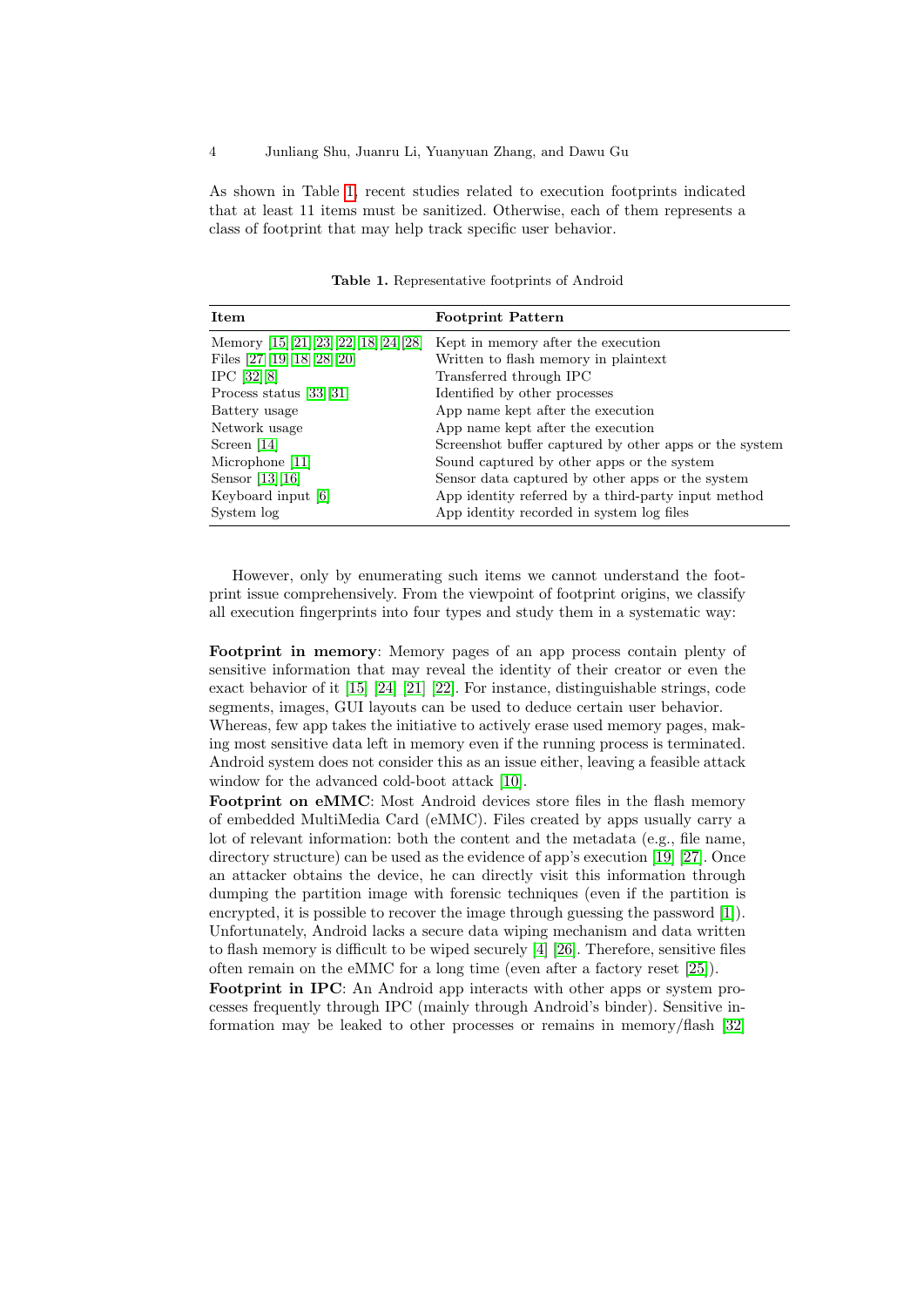depending on the specific kind of IPC. In either case, footprints left on the device after the execution of their creators.

Side-channel footprint: Except the memory pages and files directly and actively generated by an app, there are some unobtrusive footprints produced by the Android OS unintentionally. An adversary can also collect these footprints and use them to infer the behaviors of individual apps. In general, these footprints are divided into two major types: runtime side-channel footprints that can only be obtained while an app is running, and legacy side-channel footprints kept in memory or flash storage after the execution.

- $-$  Runtime side-channel footprints. A runtime side-channel footprint is a kind of information that can be gather by a (malicious) app with normal privileges [\[11\]](#page-16-7) [\[31\]](#page-17-7). Under the protection of Android's sandbox, typical runtime side-channel footprints include process name and UID of running apps. In Android, the system uses the package name as the process name of the app. By gathering process name through shell command ps, a malicious app easily obtains footprint of all the running apps. The sensors and microphone are also sources of data leakage. Previous researches have demonstrated the fea-sibility of inferring identity from such side-channel footprint [\[9\]](#page-16-13)[\[5\]](#page-16-14)[\[16\]](#page-16-9)[\[31\]](#page-17-7)[\[17\]](#page-16-15).
- Legacy side-channel footprints. A legacy side-channel footprint is a kind of information related to the identity of the host app and is often kept by the Android system. Most kinds of these footprints are package names and UIDs logged by specific system monitors, which record system events such as the usage of system resources. some Android system components keep the sensitive runtime footprint of apps unintentionally. Although the threat model in this paper assumes that the OS and the device are both trustful, these footprints are somehow accessible without permission requests, leading an attacker to infer the behaviors of the device owner.

## <span id="page-4-0"></span>2.2 Footprint Expunging Strategy

The essential requirement for a robust footprint expunging strategy is that after the execution (i.e., the app process is terminated), even the user herself, knowing the execution details, could not able to recover any usable evidence of activities conducted on the device. Hence, the expunging strategy requires that any secret would not persist explicitly.

To achieve such goal, we consider four design principles summarized from real-world threats when sanitizing different footprints. These principles are based on either previous best practices or our observations. If a footprint sanitization scheme violates any of these principles, information may not be cleaned and thus can be identified as a footprint.

1. Sensitive data in non-persistent memory should have a lifetime as short as possible. Consider that an attacker could later acquire administration privilege to spy upon the entire memory space, the runtime execution data in memory must be wiped out to counter such attack. Hence, at the end of its lifetime, the data should be appropriately erased.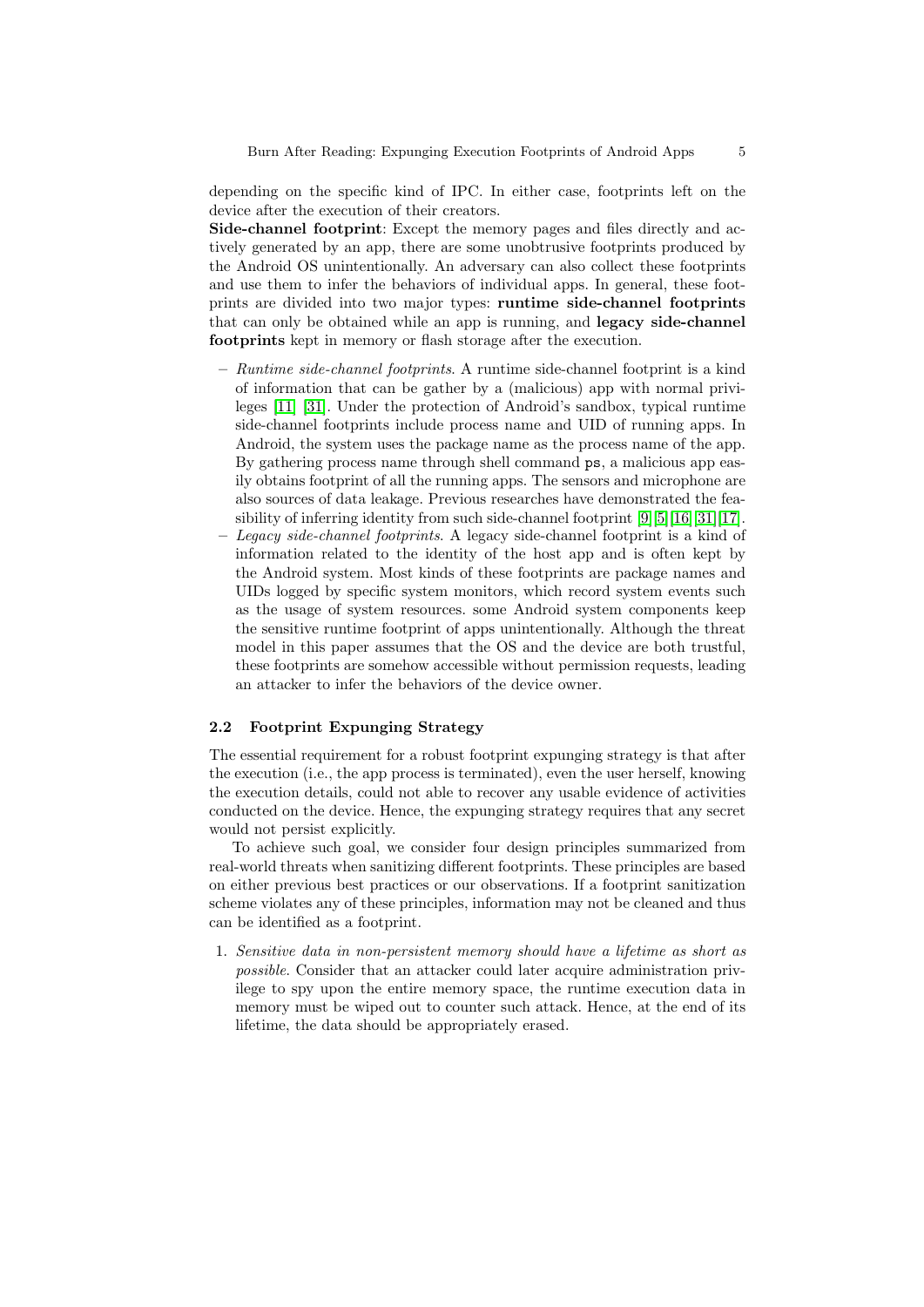- 6 Junliang Shu, Juanru Li, Yuanyuan Zhang, and Dawu Gu
- 2. Sensitive data should be encrypted before being stored in the persistent storage medium. It believed that the secure deletion of disk data is not able to be fulfilled on the state-of-the-art storage medium of mobile devices. Therefore, any data written to the flash memory must be encrypted beforehand. The encryption key should be ephemeral and must only be kept in non-persistent memory. Thus this kind of data can be cryptographically erased when the execution is over by wiping the temporary key.
- 3. The interaction of app and the OS should be censored so that sensitive data leakage can be filtered. Confidential information sent from the app to the system processes is hard to clean thoroughly (the cleaning may crash the system). Therefore, a filter applied on IPC can block the leakage beforehand.
- 4. The execution itself should be side-channel resistant. In other words, its runtime information should not be gathered by a concurrently executed malicious program.

## 3 MIST

In this section, we present our solution to erase the app footprint on Android. We design and implement MIST, a system based on Android OS to offer a robust and comprehensive footprint expunging. Mist provides Android user the ability to run apps within an ephemeral container, leaving no recognizable footprint after being executed.

The design of MIST follows the four principles mentioned in Section [2.2.](#page-4-0) MIST achieves footprint expunging through providing the following features: 1) Mist offers in-time memory elimination right after the termination of the protected app to wipe the footprints left in memory. 2) Mist encrypts files to secure the footprints left in the persistent storage medium. 3) Mist monitors the interaction between the protected app and system services with fine-grained access control policy to restrict sensitive information leakage. 4) Mist obfuscates the identity of the protected app and control the access to specific system resources to avoid side-channel information eavesdropping and gathering.

## 3.1 Footprint Discovering

Mist conducts a comprehensive system monitoring strategy to record every possible behaviors related to footprint generating. As marked in Figure [1,](#page-6-0) Mist implements an ephemeral container to keep monitoring sensitive information within this restricted environment. Several system components of Android are modified to achieve the design goals of footprint discovering and expunging, and the original app execution model has been re-implemented with additional or alternative steps.

Memory Monitoring Mist records all used memory pages as footprints. Since Mist modifies the original Android OS and has the full control of the device, and thus it has the privilege to monitor every memory page used by the protected app directly.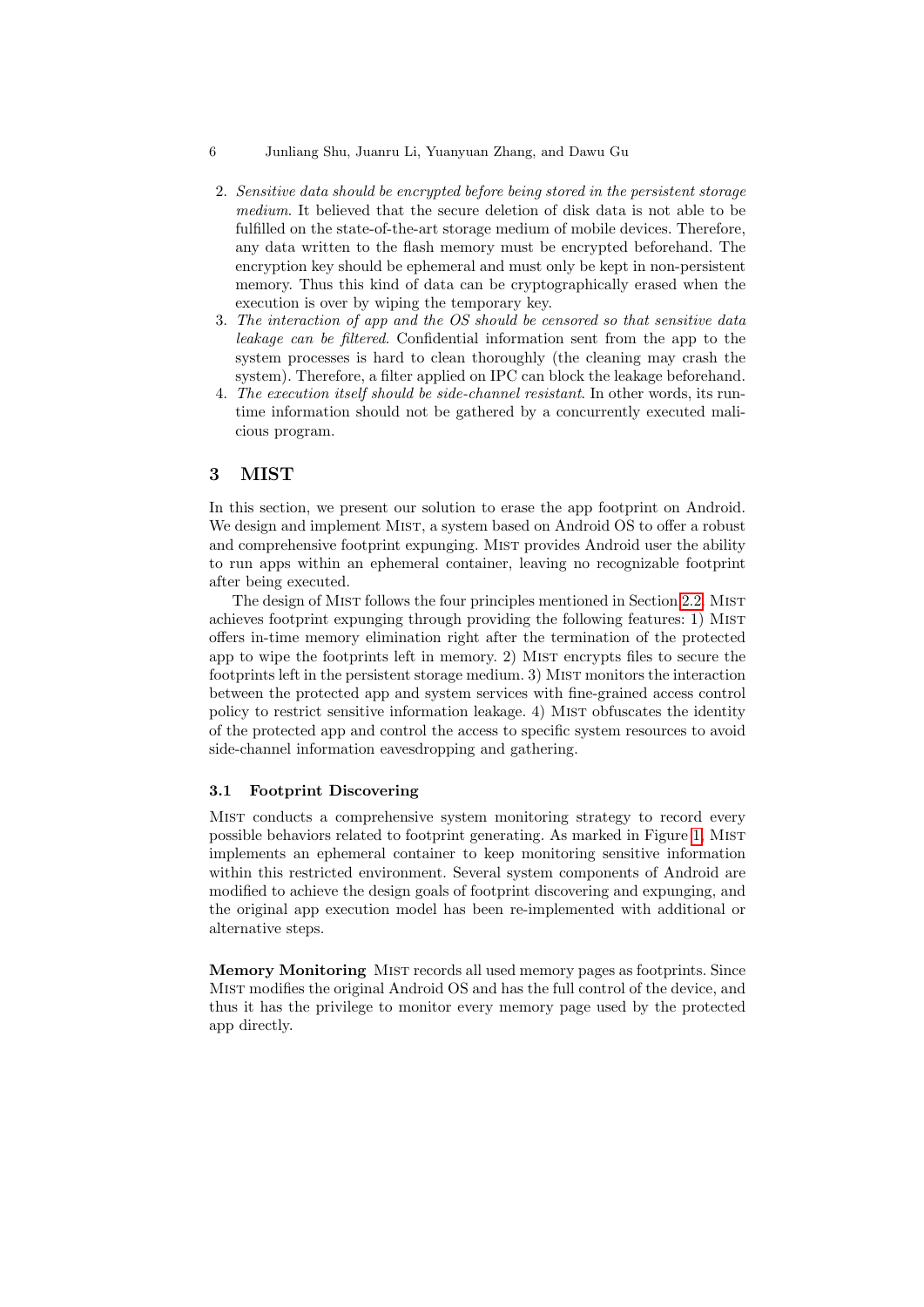

<span id="page-6-0"></span>Fig. 1. The ephemeral container of Mist

File System Monitoring MIST monitors an app's file I/O operations through checking all possible directories the app could write. Due to the restriction of Android sandbox, an app can only write files to several directories including its own private directory in the userdata partition, the SDcard, and a few temporary directories (e.g., /data/local/tmp). Hence the monitoring of an app's file I/O operations is implemented through checking these directories, and all data files modified by the monitored app are considered directly as footprints.

IPC Monitoring In Android, there are many different ways to achieve data exchange between processes such as using Intent and AIDL, which based on Android's Binder. We monitor all IPC communication channels to investigate which system services a common Android app may use and what data these IPCs may transfer. We first modified the userspace library libbinder.so, which is loaded by most apps to implement IPC supervision. We also add monitoring code to the IPCThreadState::talkWithDriver function in IPCThreadState.cpp so that IPCs through a kernel driver can be supervised.

Side-channel Footprint Monitoring As discussed above, the side-channel footprints produced by the Android system may be stored in different system files. To discover such side-channel footprints, we use Inotify to monitor the entire file system during the execution of an app. All files that have been modified during the execution will be analyzed manually, and those contain recognizable data such as packages names and UIDs are considered as footprints.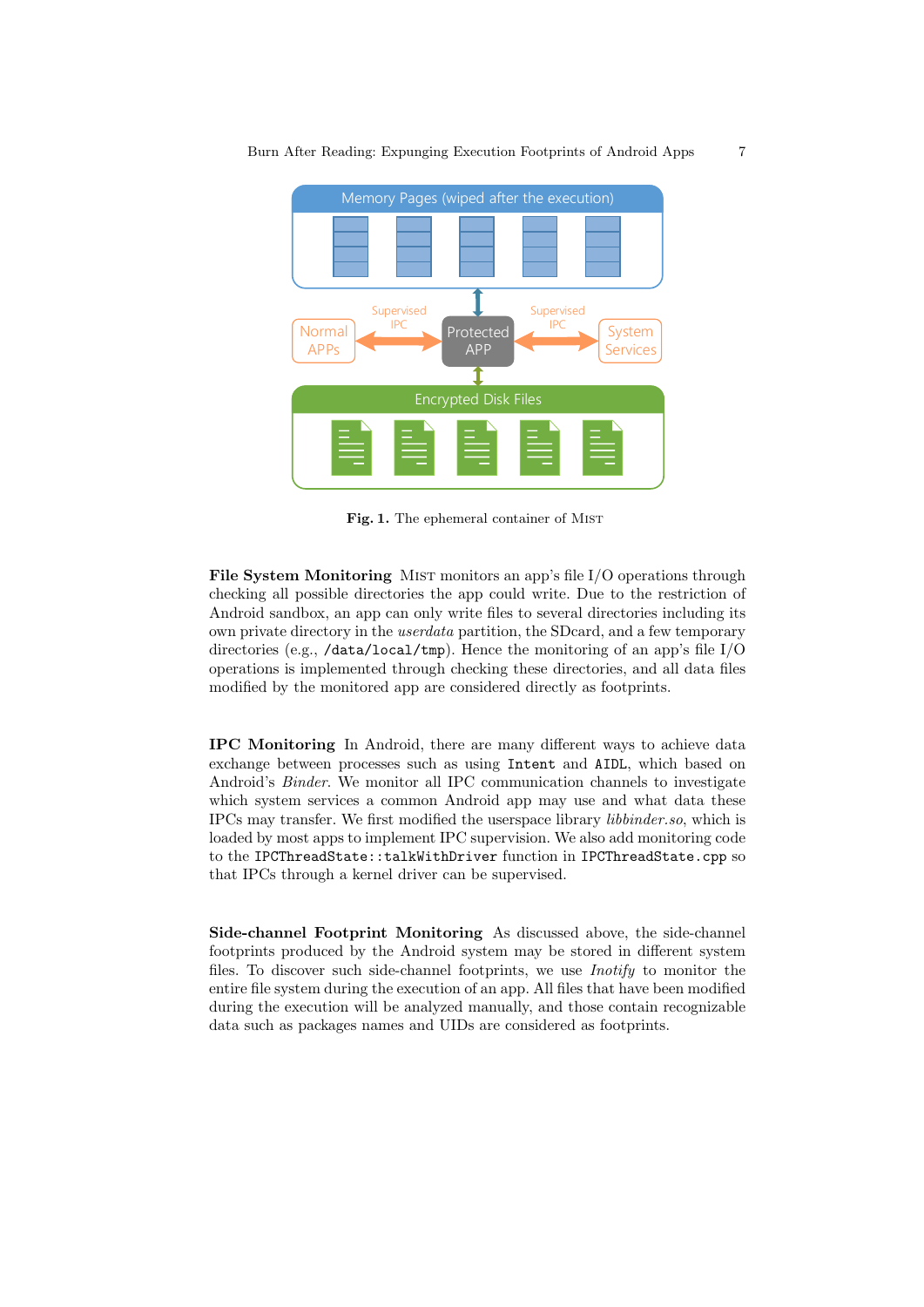## 3.2 Footprint Expunging

Mist executes an app in an ephemeral container and footprints are monitored and cleaned during the entire lifetime of the app. As shown in Figure [2,](#page-7-0) to run an app, Mist first assigns to it an encrypted partition and installs the app with obfuscated identities (package name and UID). Then the execution is monitored to block sensitive information leakage through IPC or system logging. Finally, Mist eliminates memory pages of processes of both the executed app and some tainted services at the end of the execution, and removes the app through disposing runtime residue in system logs and erasing encrypted key. In this way, Mist sanitizes the execution footprints of the app thoroughly.



<span id="page-7-0"></span>Fig. 2. App execution within the ephemeral container of Mist

Memory Page Elimination Smart devices use volatile RAM to store inmemory data, hence by rebooting the device could the OS erase the remained data in memory thoroughly. Modern smartphones, however, are usually designed to work without a reboot for a long period. Once the attacker obtains the device, he can use memory dump tools such as *fmem* [\[12\]](#page-16-16) and *crash* [\[2\]](#page-15-1) to extract all physical memory pages (with root privilege), or physically access the memory (without root privilege). Most users would not reboot their devices for days, which makes the memory footprint issue even more severe.

Mist rewrites the corresponding memory space with null byte when a process terminates to deallocate the in-memory data generated securely. A kernel module is implemented to fulfill this task: it monitors the memory deallocation function in Android kernel, and whenever a monitored app exits or is killed, the kernel module reads the layout of virtual memory from /proc/<pid>/maps and calculates the address range to be eliminated. Then it passes the address of virtual memory should be eliminated and the PID of target process to a memory sanitization stub to erase all contents on those addresses.

File-system Encryption MIST sets up an exclusive encrypted partition with an ephemeral key for each protected app. After that, all file operations of the protected app are redirected to this partition. MIST modified the PackageInstaller to change the default private directory to an exclusive encrypted partition which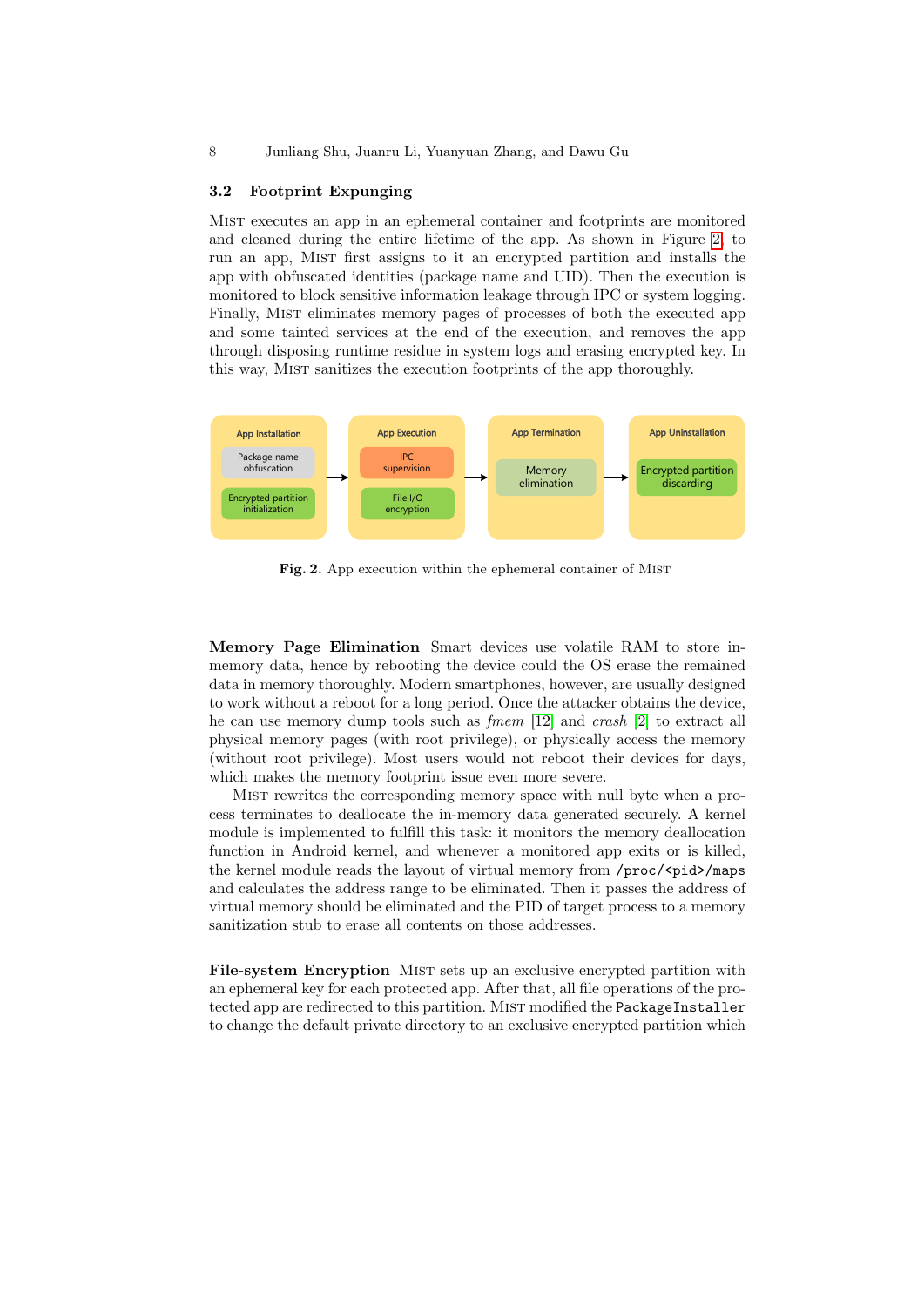is set up before the installation. Then it uses dm-crypt to create this partition with AES-256-CBC and initialize an ephemeral key, which is then kept only in memory and will be wiped immediately after the uninstallation. During the execution, Mist hooks all file related operations in libc to redirect them to the encrypted partition, making sure that every recognizable footprints are only stored in this secure zone. When the app is uninstalled, or the system reboots, the ephemeral key for this encrypted partition is discarded and thus the sensitive data is cryptographically erased, leaving no recognizable footprints in flash memory.

IPC Supervision Mist uses a configurable access control policy to supervise the IPC between the protected app and system services. The control policy only focuses on those IPCs initiated by the protected app and contain recognizable footprints, leaving others untouched. And MIST treats different IPCs with two strategies: message blocking or tainted process terminating. An IPC is blocked if it broadly contains sensitive information (e.g., individual strings related to the app), or it triggers a permanent changing of the system status (e.g., the modification of system databases or logs). For instance, if the app sends an SMS, the relevant system service will writes a record into system databases. However, the record in the database file is kept as a fingerprint due to the file wiping issue. As a result, MIST chooses to abandon such messages. For those IPCs that contain no sensitive information and only affect the status of the system temporarily (e.g., messages only kept in system memory), Mist monitors and restarts those tainted processes after the execution of the protected app, triggering the memory elimination of those processes accordingly.

Side-channel Footprint Sanitization Generally, Mist adopts an identity obfuscation strategy to protect sensitive information leakage against side-channel analysis. In detail, a protected app installed in Mist is assigned an obfuscated package name and a corresponding UID. We modified the PackageInstaller system service to assign a randomly generated package name during the installation. By doing so, the installed app runs like a new identity so that the information gathered by both malicious apps and system services would not leak the original identity. In addition, MIST utilizes relevant system functionalities to clean those side-channel footprints left in the memory of system services. For instance, the outputs of both logcat and dmesg produce sensitive information, and we can use shell commands provided by the system to clean them (logcat  $-c$  and dmesg  $-c$ ).

For those side-channel footprints based on specific system resources such as sensor, microphone and input method, we disable these interfaces for other processes when an protected app is running. Besides, memory pages in the cache containing verifiable information will be removed if they are no longer needed. We can manually clean them through using a shell command echo 3 >/proc/sys/vm/drop caches.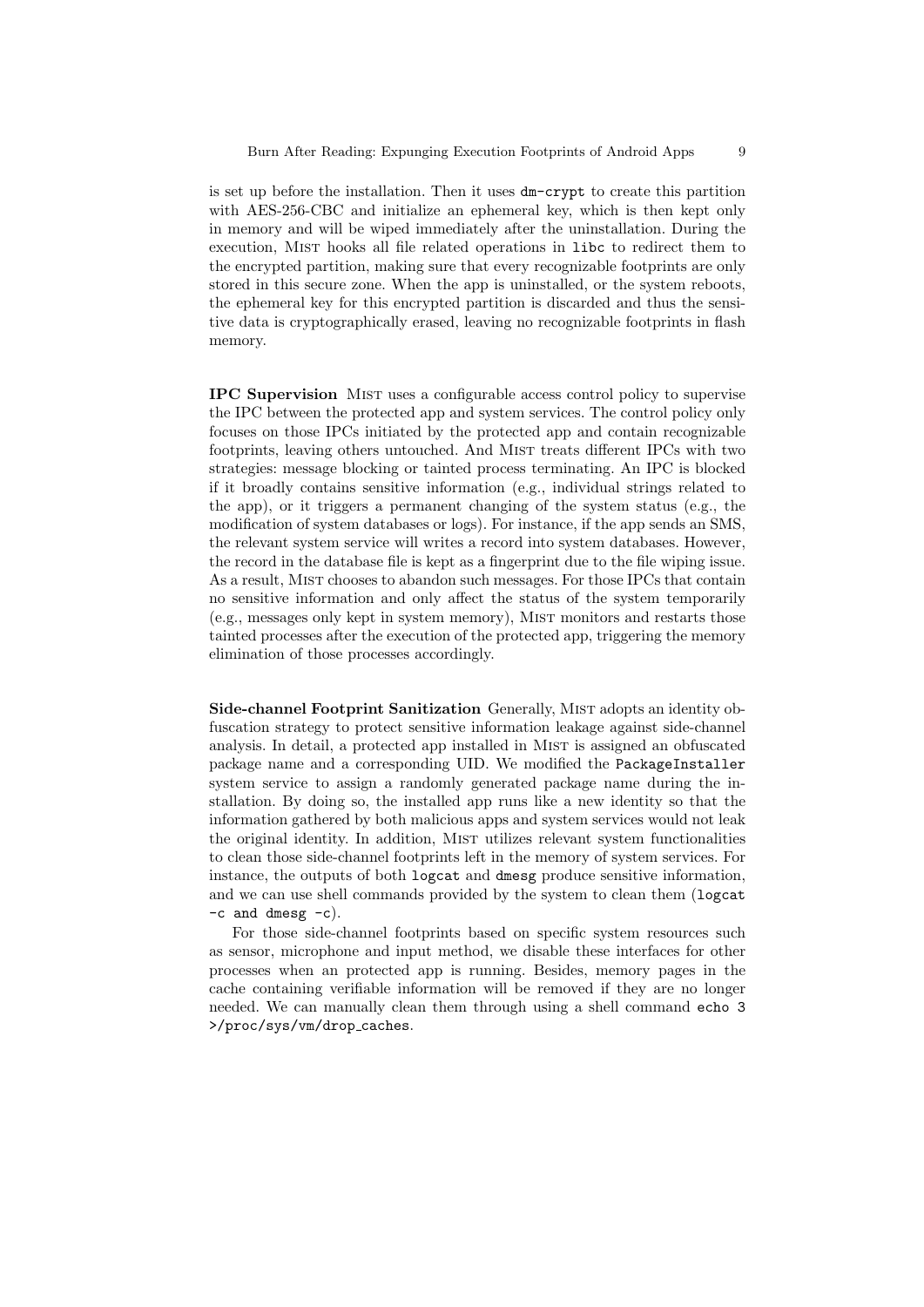## 4 Evaluation

This section presents the evaluation results of MIST to show that it provides a comprehensive, usable, and efficient execution mode to expunge footprints of apps. In particular, we measure Mist from three aspects: 1) how comprehensively can MIST discover execution footprints of popular apps; 2) whether the footprint expunging policy works effectively, and would it affect the normal execution of both the app and the system; 3) what is the performance overhead of MIST.

## <span id="page-9-0"></span>4.1 Discovered Footprints of Popular Apps

Traces of executions are various and some of them are very stealthy on Android device, some execution footprints are often out of regular execution scope of an app. To discovering as many as footprints (especially those recorded unintentionally by the system or reside in system buffers) we conduct comprehensive experiments to help study how common app behaviors generate footprints. We collect the top 100 apps (covering 27 different types and each of them has been downloaded for at least one million times) from Google Play market for our experiments and execute them automatically with the monkey tool on two commodity Android devices (Nexus 5X and Nexus 6P) with Mist. Apparently, we found memory pages and files in app's sandbox and on the SDcard as footprints. Interestingly, we also have observed many stealthy footprints in IPC and system files:

Footprints in IPC: After tracing all the IPC interfaces during the execution of these apps, we pick up representative IPC interfaces and analyze them manually to find whether these IPCs leak recognizable runtime data of a individual app or not. Table [2](#page-10-0) shows part of the analysis of those most frequently invoked IPC interfaces due to the limitation of this paper. Among these IPC interfaces, we found only a part of them leak sensitive information to the system databases. In response, we can define corresponding access control policy for those interfaces (as the Policy column in Table [2](#page-10-0) illustrated). According to the analysis, not all IPC interfaces are forbidden for a protected app. Only those IPC interfaces that leak information to flash storage should be blocked (otherwise the corresponding system services for flash I/O should be modified).

Side-channel Footprints: Previous experiments [\[9\]](#page-16-13) [\[5\]](#page-16-14) [\[16\]](#page-16-9) [\[31\]](#page-17-7) [\[17\]](#page-16-15) [\[14\]](#page-16-6) have shown that the screenshot, keyboard input, sensor data and microphone data can all make running apps distinguishable from other apps. Our experimental results demonstrate that many system logging services also leave legacy information on the device. After analyzing the result of whole file system monitoring, we then manually analyse the modified files and find there are three kinds of data related to the identity of apps which have been executed:

– The Batterystatus file /data/system/batterystatus.bin is used to record the battery usage of each app since last full charge. Device owner can check it through Setting menu or shell command dumpsys batterystats for more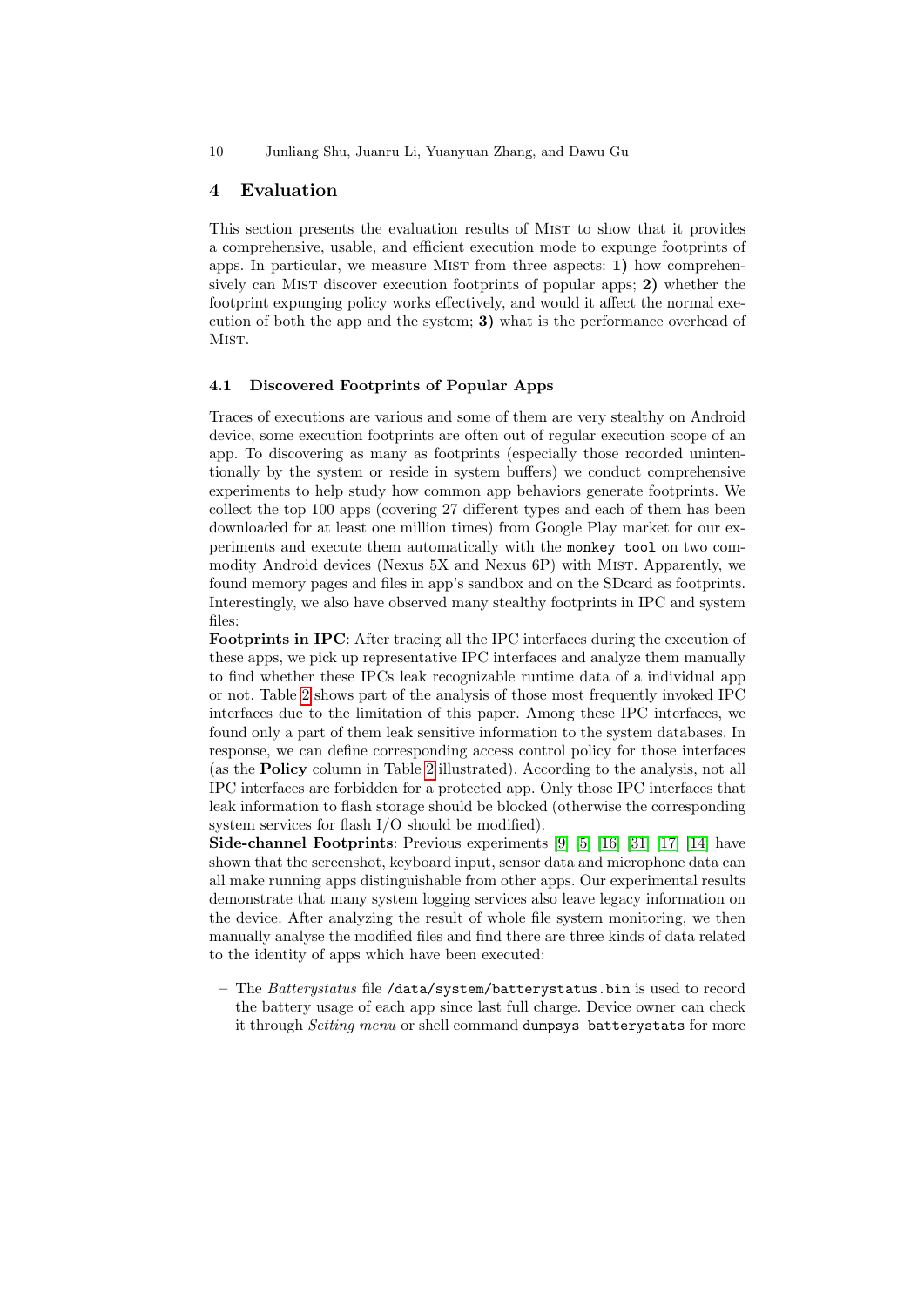Burn After Reading: Expunging Execution Footprints of Android Apps 11

| <b>IPC</b> interface                      | Leaked Footprint Access Control Policy |             |  |
|-------------------------------------------|----------------------------------------|-------------|--|
| IContentProvider.insert                   | in flash storage                       | Forbidden   |  |
| IActivityManager.startActivityAsCaller    | in memory                              | $Restart^1$ |  |
| IPackageManager.getPackageInfo            | in memory                              | $Restart^1$ |  |
| IActivityManager.broadcastIntent          | in memory                              | $Restart^1$ |  |
| IGraphicBufferProducer.DEQUEUE_BUFFER     |                                        | Allowed     |  |
| DisplayEventConnection.REQUEST_NEXT_VSYNC |                                        | Allowed     |  |
| IGraphicBufferProducer.DETACH_BUFFER      |                                        | Allowed     |  |
| IActivityManager.activityResumed          |                                        | Allowed     |  |
| IContentProvider.query                    |                                        | Allowed     |  |

<span id="page-10-0"></span>Table 2. The (partial) analysis of most frequently invoked IPC interfaces

 $<sup>1</sup>$  Restart the corresponding system service of IPCs.</sup>

detailed information. All these information discloses the behaviors of specific apps.

- The netstats file (/data/system/netstats/) is used to record the networkdata usage of each app. We can also infer which apps have been executed through these files.
- The task file  $\sqrt{\text{acct}/\text{uid}/\text{dabs}}$  contains the ever used PID of a specific UID (an individual app), and the change of this file can be used to confirm the execution of apps.

Besides the footprints left on the disk, there are also some system services keep recognizable footprints in their log outputs. For instance, Android inherits the logging system from Linux, providing a various way for viewing system log. We can use shell command dmesg to read kernel logs messages. Another logging system is the logcat system of Android system debug output, which gives an abundance of information about happened activities on the device Such kind of log messages are generated by the system services and cannot be cleaned by the user. A less noticed place is the Linux page cache, which also holds the data that may expose the execution of apps. The role of the Linux page cache is to speed up access to files on the drive. In other words, the Linux page cache always keeps the data related to files opened by running app.

#### 4.2 Usability Evaluation

Expunging After we proved that many footprints exist in current Android app execution model, we evaluate the usability of MIST (i.e., whether MIST expunges typical footprints) with real-world apps collected from Google Play. We utilizes five forensic analysis tools to detect footprint: Oxygen mobile forensic Suite is a mobile forensic software for logical analysis of smartphones and PDAs developed by Oxygen Software. Andriller is software utility with a collection of forensic tools for smartphones. Andriller can extract and analyse data stored in the userdata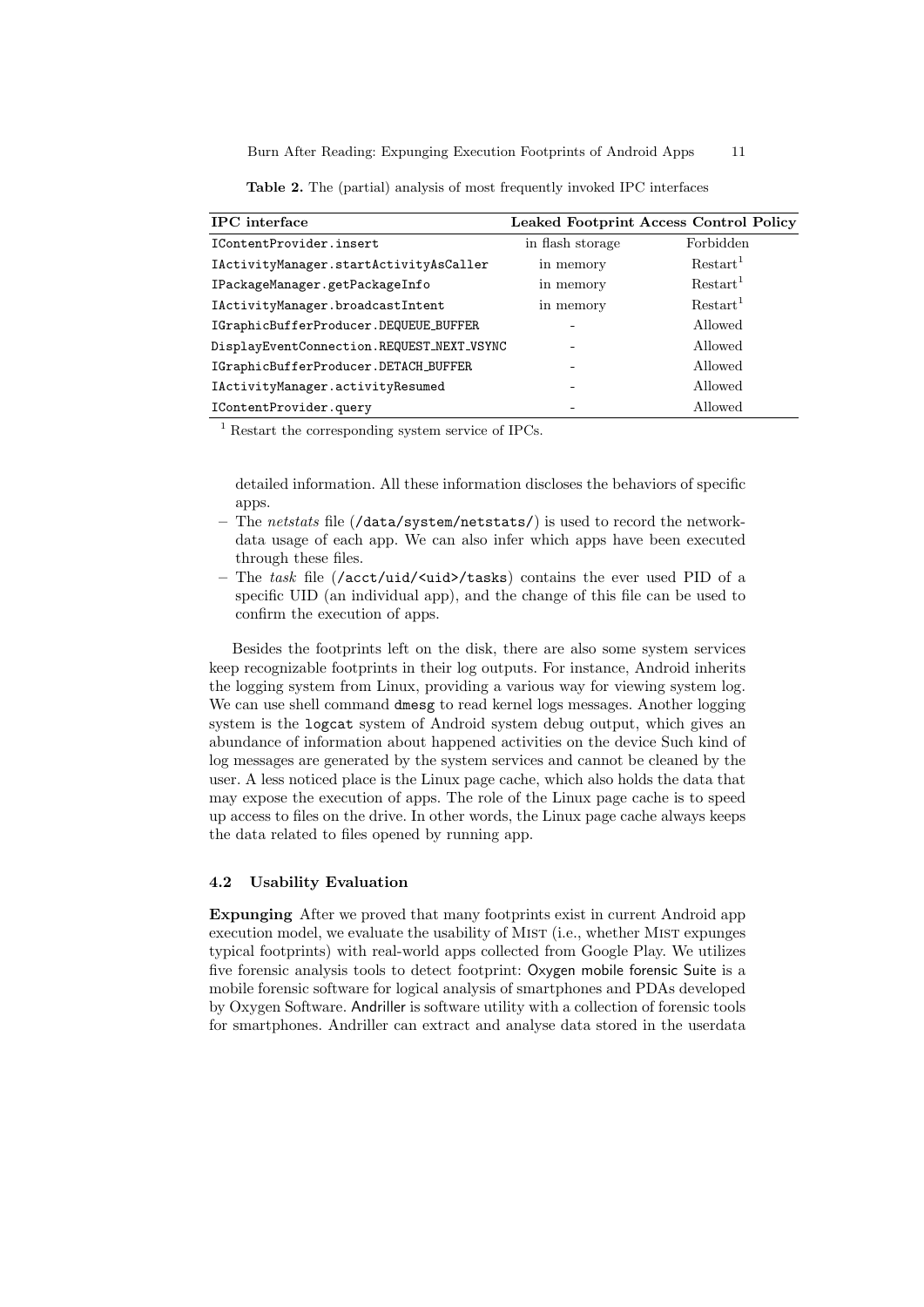partition if the device is rooted. UFS Explorer is a data recovery software for data loss cases of different complexity. Here we use it to analysis the disk dump to recover deleted data related to executed apps. LiME is a widely used Linux kernel module to dump RAM contents of the device. In most cases, LiME is used to perform live memory analysis. In addition, we developed Side-channel FP Collector, an Android forensics tool based on our study of side-channel footprints of Android. It extracts the side-channel data and restores the behaviors of executed apps. We use these tools to analyze the following data as suspicious information leakage sources:

- memory dump of the Android system;
- dump of the userdata and the SDcard partitions;
- system database files;
- battery usage log;
- network usage log;
- files in /acct/uid;
- output of logcat.

We executed the tested apps in a device with MIST and in a native Android device, respectively. Then we used forensic tools to analyze both devices and compared the analyzing results. The results are shown in Table [3.](#page-12-0) For the native Android device, forensic tools detected many footprints listed in the Table. On the contrary, Mist expunged those footprints thoroughly and none of the forensics tools could discover useful footprint.

Compatibility To test the compatibility of Mist, we expand our samples mentioned in [4.1](#page-9-0) to the top 200 apps from Google Play. Each of them is executed on a Nexus 5X with Mist for 10 minutes with the monkey tool. We find some remarkable failures in this experiment and here we provide our analysis to these failures and our improvement to MIST.

In the beginning, we found that 80 out of 200 selected apps crashed. We analyze the crash log and find that most of them are caused by the inconsistent between origin package name and the obfuscated one. Some apps use system API getPackageName to get its own package name during runtime, and sometimes such package name is used to interact with components of the app. For example, the dynamically generated string "getPackageName $() + 'a.b.c$ " represents to a specific class within the app, app can use this string to visit this class through reflection mechanism. But in MIST, the return value of getPackageName has been changed to the obfuscated package name, which is inconsistent with the original one. Because we do not modify the class name synchronously, the app will throw the ClassNotFound exception when visiting the class through getPackageName. This problem also happens when the app visits resources defined in the *xml* files. Another problem is that some apps may conduct an Activity invoking through an Intent with hard-coded Activity name, which also involves the package name inconsistency.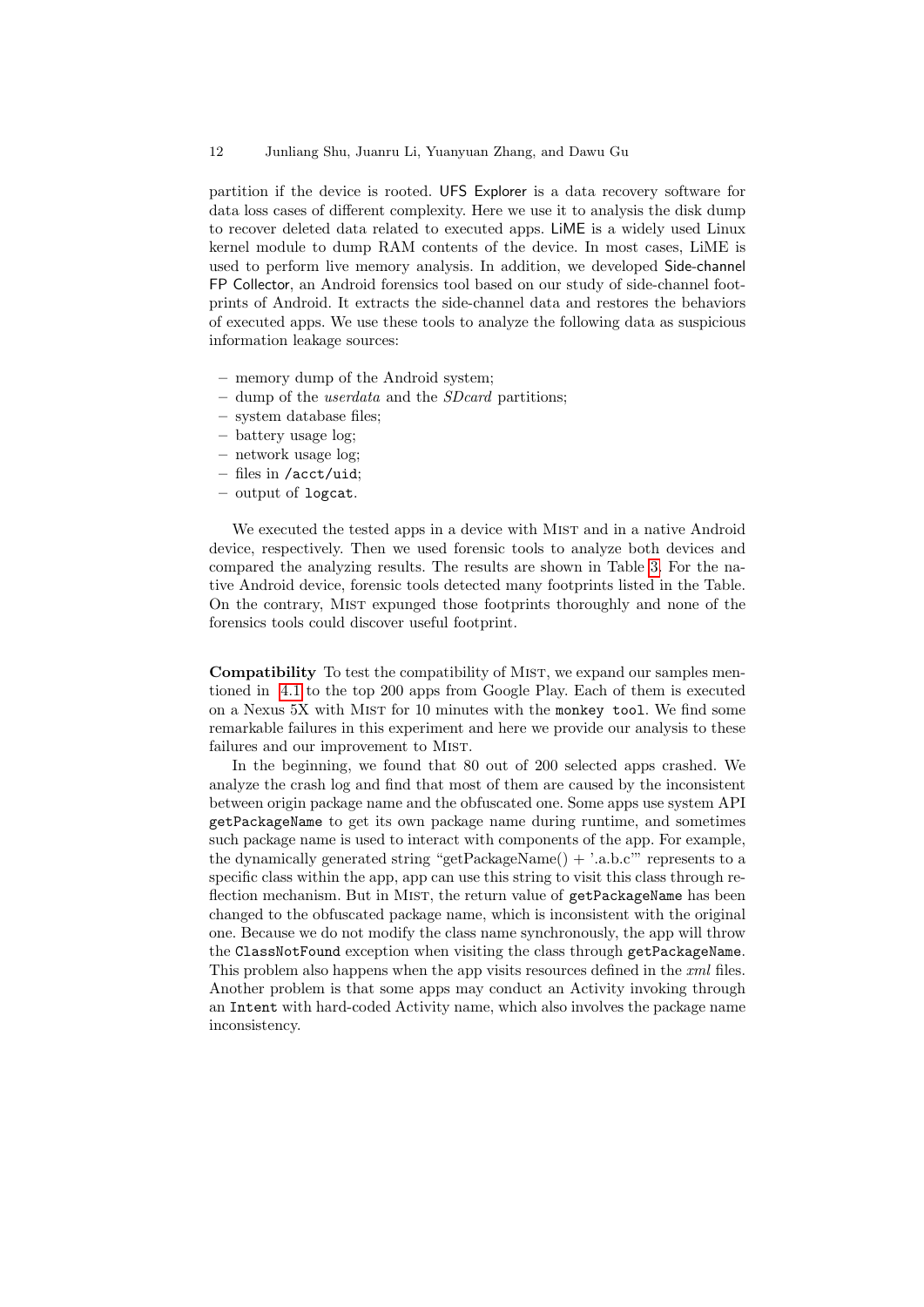| Data Source<br><b>Forensics Tools</b> |                   | <b>Native Android</b>                | <b>MIST</b> |  |
|---------------------------------------|-------------------|--------------------------------------|-------------|--|
| Oxygen Forensics Suite                | Disk Files        | photos taken by executed apps;       |             |  |
|                                       | System Databases  | SMS records and account              |             |  |
|                                       |                   | records related to executed<br>apps; |             |  |
|                                       | Call Logs         | logs that contain package and        |             |  |
|                                       |                   | activity names;                      |             |  |
| Andriller                             | Disk Files        | files that contain package           |             |  |
|                                       |                   | names, recognizable strings and      |             |  |
|                                       |                   | icons related to executed apps;      |             |  |
| <b>UFS Explorer</b>                   | Deleted Files     | xml files, icons and pictures        |             |  |
|                                       |                   | related to executed apps;            |             |  |
| LiME                                  | Memory Dump       | package names and                    |             |  |
|                                       |                   | recognizable strings left in         |             |  |
|                                       |                   | memory;                              |             |  |
| Side-channel FP Collector             | Battery Usage     | records that contain package         |             |  |
|                                       |                   | names, icon and run time of          |             |  |
|                                       |                   | executed apps;                       |             |  |
|                                       | Network Usage     | records that contain package         |             |  |
|                                       |                   | names and icons of executed          |             |  |
|                                       |                   | apps;                                |             |  |
|                                       | <b>ACCT Files</b> | UIDs and PIDs of executed            |             |  |
|                                       |                   | apps;                                |             |  |

<span id="page-12-0"></span>Table 3. Footprint expunging using Mist

To address this issue, we further modified the implementation of Mist: we modified the findClass function in the BaseDexClassLoader class to change the obfuscated package name to the original one and modified the function startActivityMayWait in package com.android.server.am to change the hard coded package name to our obfuscated one. Note that these package name patching only happen in the memory of the protected app and will not conflict with the installation process, and thus solves the inconsistency problem. After solving these inconsistent problems, All the 200 selected apps work correctly with Mist.

Since Mist provides a series of extra security features, it also brings some inconveniences to the users of protected apps. Users should reinstall the protected apps before the execution and some system services are disabled due to the IPC supervision. But considering MIST is designed for the users who have additional security demands, such compromises are acceptable while chasing the goal of leaving none footprint in the device.

#### 4.3 Performance Overhead

The specific execution of an app under MIST inevitably introduces performance overhead. To evaluate the overhead of Mist precisely, we run the top 200 apps from Google Play automatically on both normal Nexus 6p and Nexus 5x with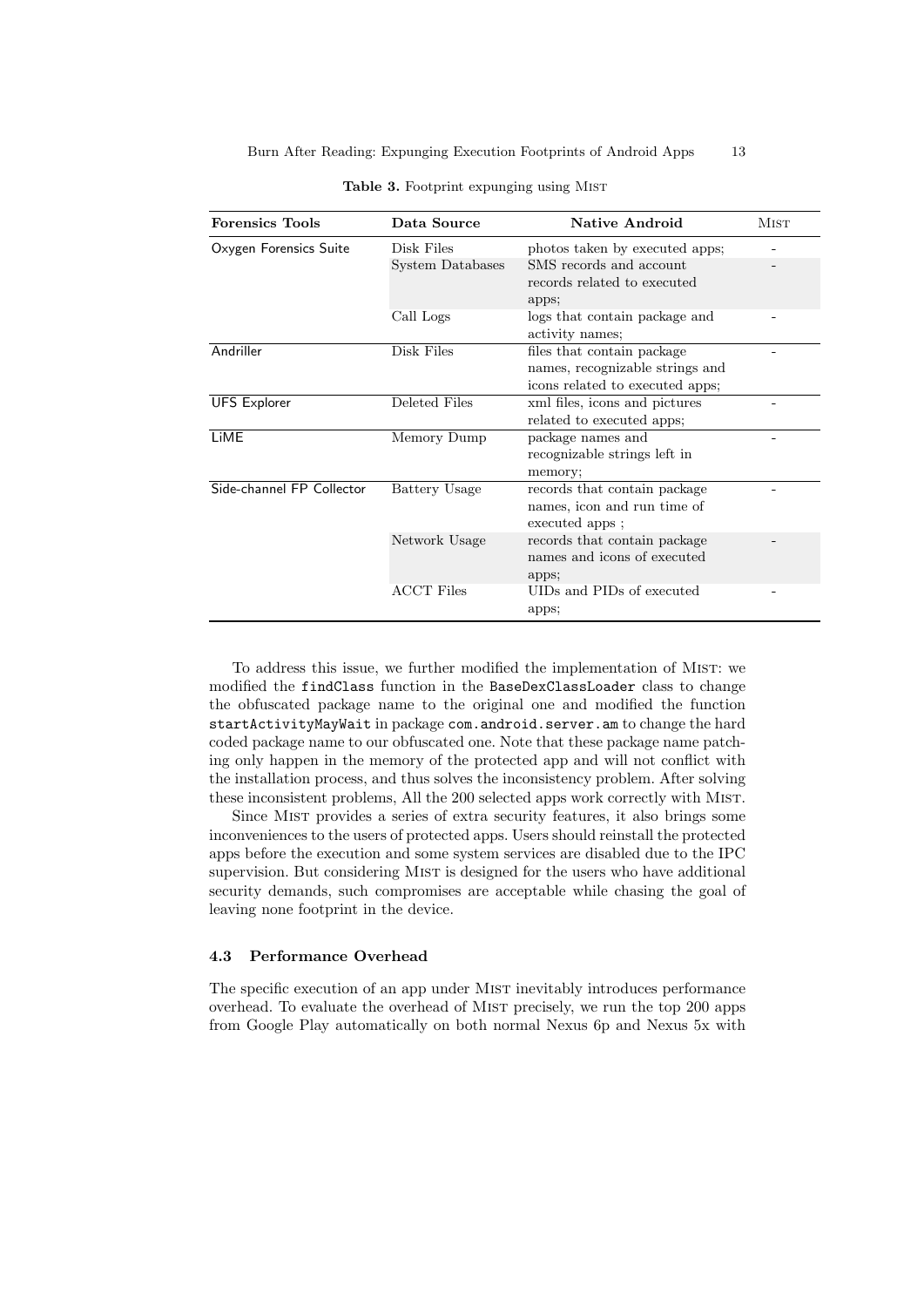

<span id="page-13-0"></span>Fig. 3. Performance Overhead of MIST

Mist using Monkey, and record the time each app spends on the installation, launching, and terminating stage, respectively. We also use the AnTuTu Benchmark (a state-of-the-art Benchmark suite in Google Play) to evaluate the running overhead of Mist.

The results of performance overhead are shown in Figure [3.](#page-13-0) Among the three typical stages of app lifetime: installing, launching, and terminating we can see that the mostly influenced stage is the installation. The introduced encrypted partition operation in this stage brings a 38% (6.23 seconds) overhead on average to set up an encrypted partition. However, since the setup of the encrypted partition has been done before the execution, it will not affect the normal execution of the app. Moreover, after the execution, the memory elimination brings a 54% (0.06s) overhead on average. Considering that these operations are only executed once for an execution, we believe that MIST does not produce a significant impact on user experience.

Except those operations happened before and after the execution, From Figure [3](#page-13-0) we can see that the use of Mist only slightly affect the normal execution: performance overhead for both the launching and the overall execution of an app are less than 6%. Note that although the overhead for the file I/O operation is 98% (due to the file encryption) according to the AnTuTu I/O testing, this is the maximum overhead since seldom app continuously reads or writes file during its execution as the Benchmark testing. Therefore, we argue that the overhead of file I/O is acceptable for most application scenarios.

# 5 Related Work

Private execution is first introduced to web browsers as private browsing mode. This mode guarantees that an attacker who takes control of the machine after the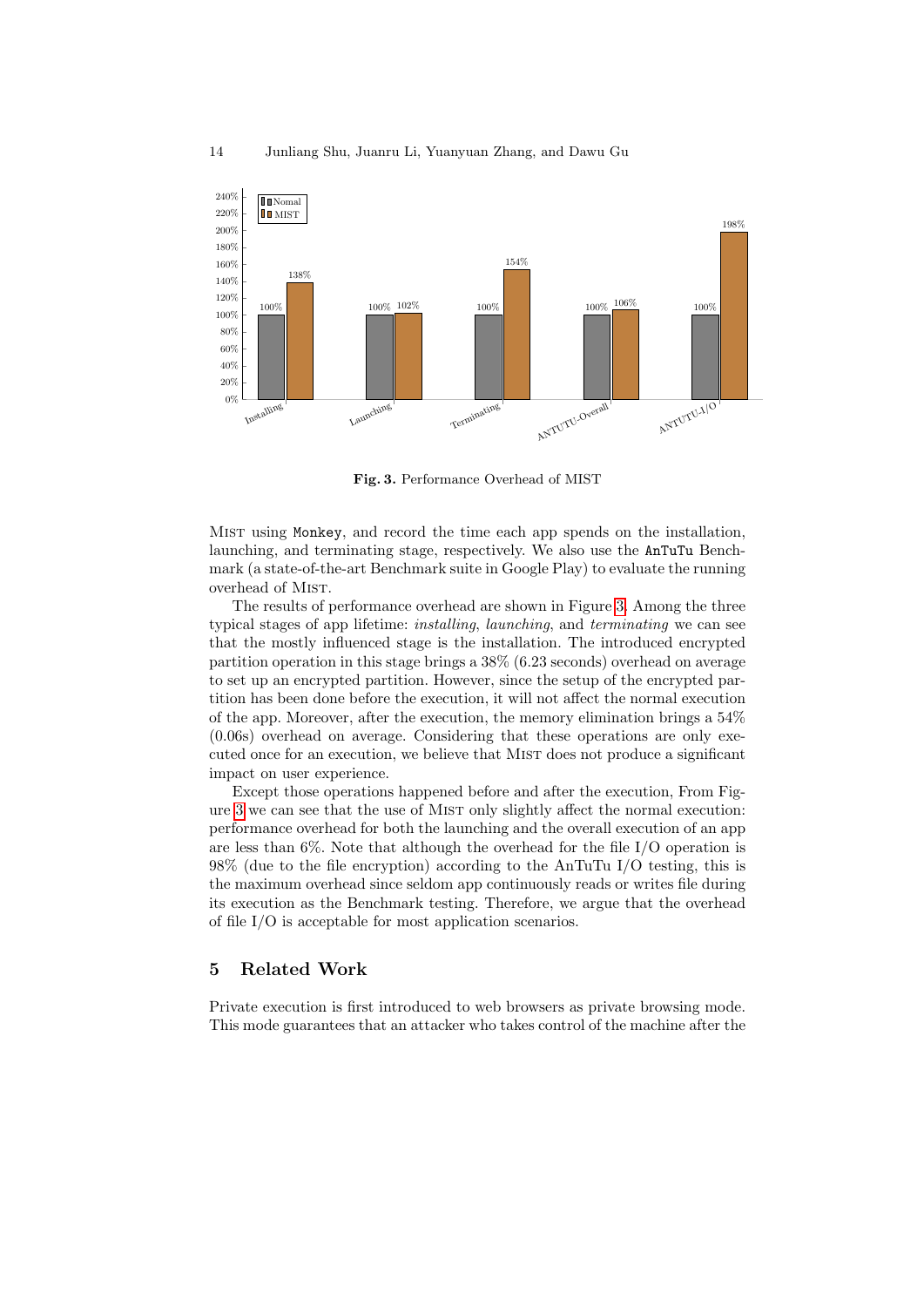user exits private browsing can learn nothing about the user's actions while in private browsing. Although private browsing mode has already been supported by four major browsers (Internet Explorer/Edge, Firefox, Chrome, and Safari), recent study by Aggarwal *et al.* [\[3\]](#page-15-2) points out that private browsing is used differently from how it is marketed. Xu *et al.* further shows that Chrome and Firefox do not correctly clear some of their browsing footprints [\[29\]](#page-17-10), and they propose Ucognito, a prototype system to enhance existing private browsing mode of browsers. Similar to Mist, Ucognito adopts a filesystem overlaying approach with a sandbox filesystem to assure no persistent modification is stored. However, it only focuses on web browsing and is not universal.

To Generalize private execution on commodity systems, researchers proposed a myriad of design schemes. Lacuna [\[8\]](#page-16-5) is a comprehensive system that allows users to run programs in private sessions of desktop and server Linux systems. It uses a special ephemeral channel to isolate the protected program and peripheral devices while making it possible to delete the memories of this communication from the host. However, it relies on a modified QEMU-KVM hypervisor to achieve this functionality and is quite heavyweight, and thus is demanding to be ported to Android devices. PrivExec [\[18\]](#page-16-2) is an operating system service for private execution. It allows any application to execute in a private execution mode where storage writes will not be recoverable by others during or after execution. PrivExec only requires the modification of the operating system and is promising to be ported to Android platform. However, it does not consider the forensic deniability issue. TpriVexeC [\[7\]](#page-16-17) improve the performance of private execution via keeping both I/O and runtime data of private applications in memory only. But it does not consider that the secure deallocation and sensitive runtime data may be leaked if memory forensic analysis is employed.

For Android system, CleanOS [\[28\]](#page-17-3) is a representative system that fulfills memory encryption based protection. It identifies and tracks sensitive data in RAM and on stable storage and encrypts it. CleanOS leverages a trusted, cloud-based service to manage encryption keys, and evicts a key to the cloud when the data is not in active use on the device. Because it mainly focuses on in-memory objects encryption and does not consider the comprehensive behaviors of an app thoroughly, CleanOS may either leak sensitive information via system services interaction (file I/O, IPC, system API invoking) or be incompatible with many standard functionalities provided by the OS. AppShell [\[30\]](#page-17-11) is a practical Android app private execution solution that supports both in-memory and on-disk data protection by transparently encrypting the data, which requires neither framework modification, nor the root privilege. However, it is possible that sensitive data may reside in places that cannot be touched by AppShell.

Compared with them, Mist provides a more comprehensive footprint expunging mechanism on Android. We demonstrated it in a comparison between Mist and previous solutions related to footprint expunging in Table [4:](#page-15-3) except Mist, other solutions all fail to achieve footprint expunging on Android for violating at least five items.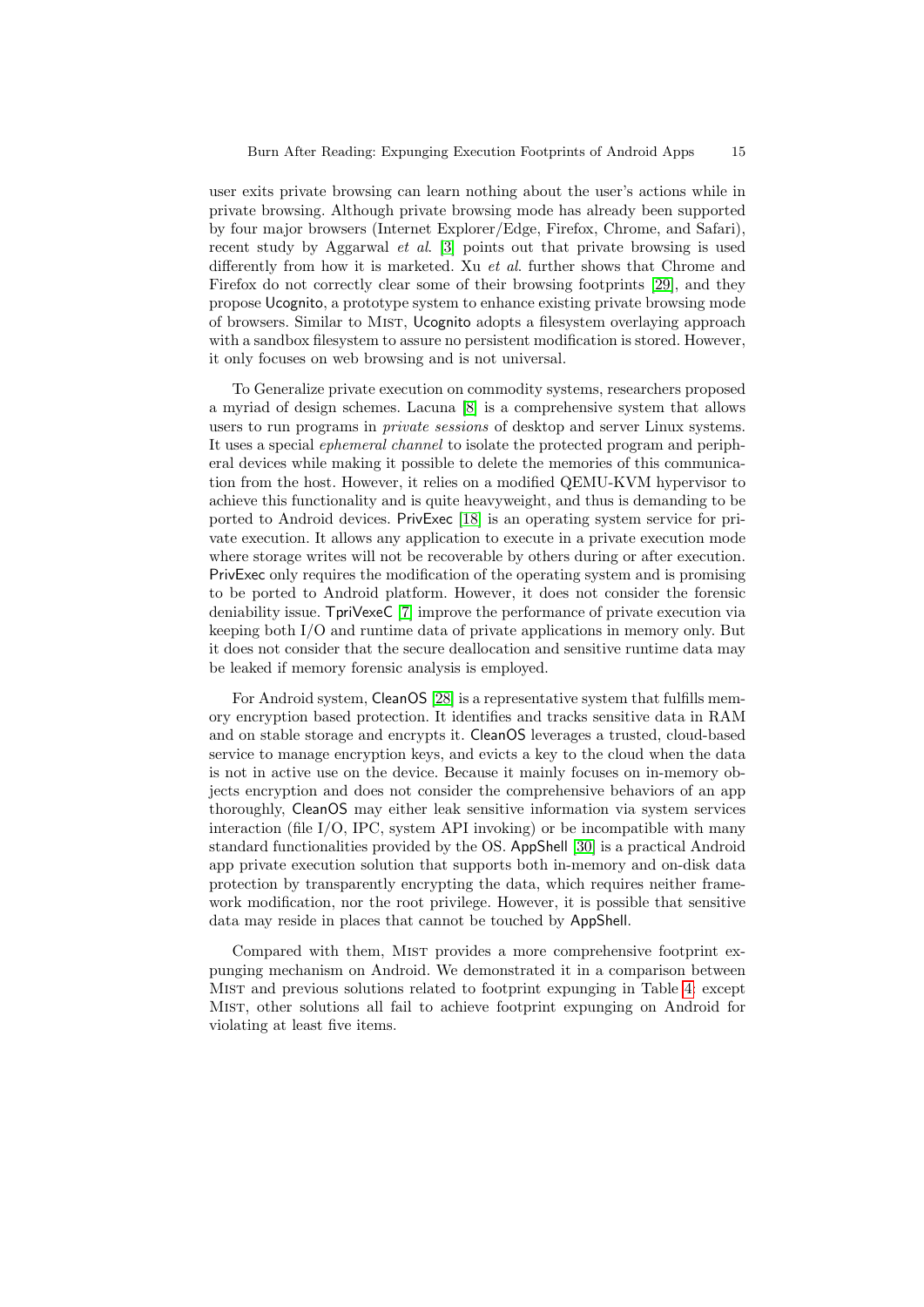|                |   | MIST PrivateDroid CleanOS Lacuna Privexec Ucognito |   |   |   |   |
|----------------|---|----------------------------------------------------|---|---|---|---|
| Memory         |   | N                                                  | Y |   |   |   |
| File           | Y | N                                                  | Y | Y | Y | N |
| IPC            |   | N                                                  | N | Y | Y | N |
| Process status | Y | N                                                  | N | Y | N | N |
| Battery usage  | Y | N                                                  | N |   |   |   |
| Network usage  | Y | N                                                  | N |   |   |   |
| Screen         |   | N                                                  | N | Y | N | N |
| Microphone     |   | N                                                  | N |   |   |   |
| Sensor         | Y | N                                                  | N |   |   |   |
| Keyboard input | Y | N                                                  | N |   |   |   |
| System log     |   |                                                    | N |   |   |   |

<span id="page-15-3"></span>Table 4. Comparison to other footprint expunging solutions

<sup>1</sup> "-" indicates that the tested solution works on Linux, which contains no such footprint.

Some researchers use sandboxing techniques to protect Android app against the attack from malwares. Android app sandboxing provides each app a separated execution environment so that third-party apps can't detect and tamper the execution of protected apps. According to our threat model, we assume the attacker has physical access to the device, which means the attacker can analyze the disk and memory data directly. That's why Mist provides features that not considered by sandboxing techniques such as filesystem encryption and memory page elimination.

## 6 Conclusion

In this paper, we present a privacy enhancement system MIST to achieve the goal of execution footprint expunging of Android apps. Mist adopts a comprehensive footprint detecting and expunging policies, and works with real-world Android devices. We evaluate MIST with popular Android apps and demonstrate that Mist can eliminate most execution footprints compared with regular Android OS.

# References

- <span id="page-15-0"></span>1. What if the FBI tried to crack an Android phone? We attacked one to find out. https://theconversation.com/what-if-the-fbi-tried-to-crack-an-android-phonewe-attacked-one-to-find-out-56556
- <span id="page-15-1"></span>2. White Paper: Red Hat Crash Utility. [http://people.redhat.com/anderson/](http://people.redhat.com/anderson/crash_whitepaper/) [crash\\_whitepaper/](http://people.redhat.com/anderson/crash_whitepaper/)
- <span id="page-15-2"></span>3. Aggarwal, G., Bursztein, E., Jackson, C., Boneh, D.: An analysis of private browsing modes in modern browsers. In: USENIX Security Symposium. pp. 79–94 (2010)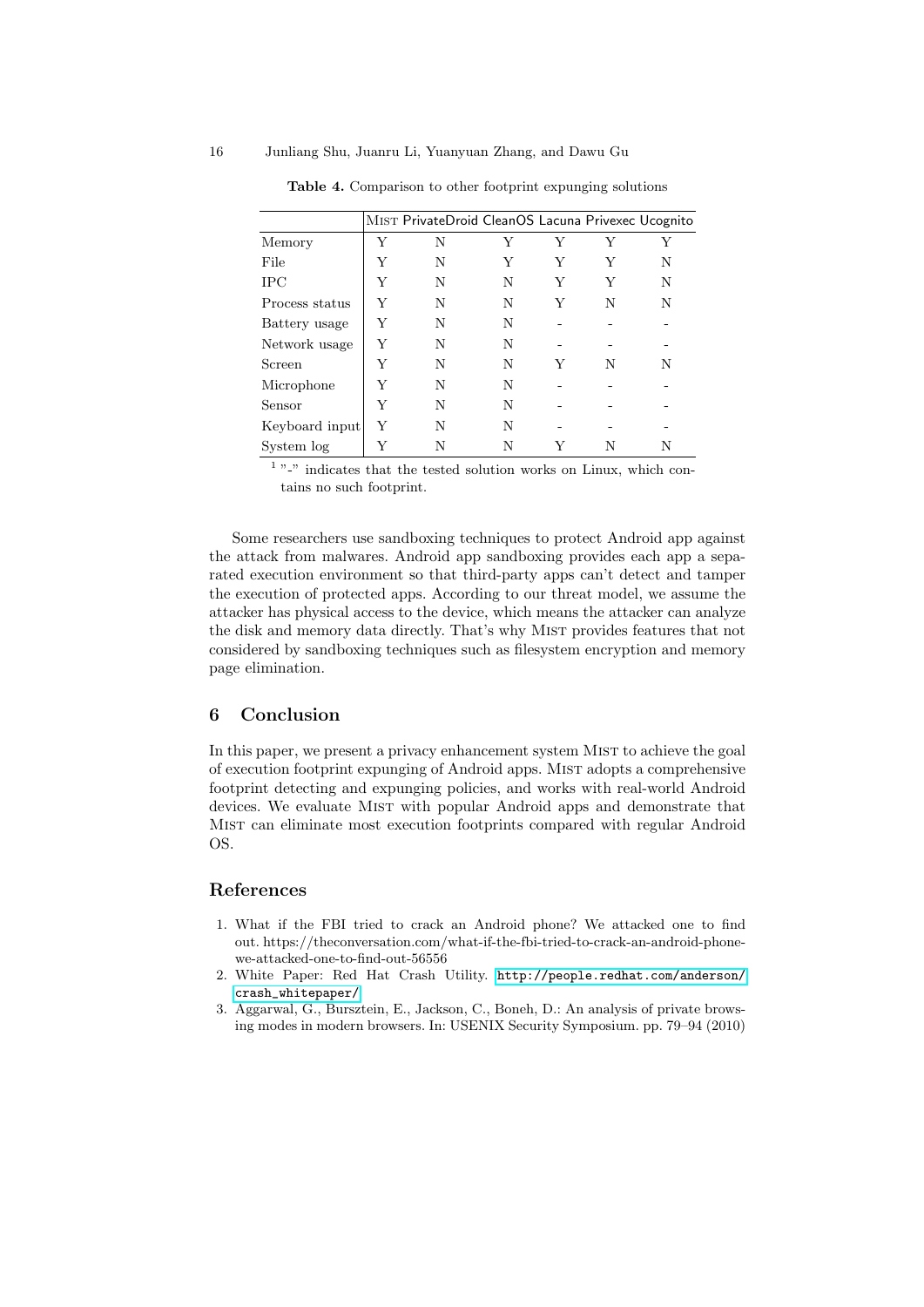Burn After Reading: Expunging Execution Footprints of Android Apps 17

- <span id="page-16-12"></span>4. Albano, P., Castiglione, A., Cattaneo, G., De Santis, A.: A novel anti-forensics technique for the android os. In: Broadband and Wireless Computing, Communication and Applications (BWCCA), 2011 International Conference on. pp. 380–385. IEEE (2011)
- <span id="page-16-14"></span>5. Cai, L., Chen, H.: Touchlogger: Inferring keystrokes on touch screen from smartphone motion. HotSec 11, 9–9 (2011)
- <span id="page-16-10"></span>6. Chen, J., Chen, H., Bauman, E., Lin, Z., Zang, B., Guan, H.: You shouldnt collect my secrets: Thwarting sensitive keystroke leakage in mobile ime apps. In: 24th USENIX Security Symposium (USENIX Security 15). pp. 657–690 (2015)
- <span id="page-16-17"></span>7. Djoko, J.B., Jennings, B., Lee, A.J.: Tprivexec: Private execution in virtual memory. In: Proceedings of the Sixth ACM on Conference on Data and Application Security and Privacy. pp. 285–294. ACM (2016)
- <span id="page-16-5"></span>8. Dunn, A.M., Lee, M.Z., Jana, S., Kim, S., Silberstein, M., Xu, Y., Shmatikov, V., Witchel, E.: Eternal sunshine of the spotless machine: Protecting privacy with ephemeral channels. In: Presented as part of the 10th USENIX Symposium on Operating Systems Design and Implementation (OSDI 12). pp. 61–75 (2012)
- <span id="page-16-13"></span>9. Fawaz, K., Feng, H., Shin, K.G.: Anatomization and protection of mobile apps location privacy threats. In: 24th USENIX Security Symposium (USENIX Security 15). pp. 753–768 (2015)
- <span id="page-16-11"></span>10. Halderman, J.A., Schoen, S.D., Heninger, N., Clarkson, W., Paul, W., Calandrino, J.A., Feldman, A.J., Appelbaum, J., Felten, E.W.: Lest we remember: cold-boot attacks on encryption keys. Communications of the ACM 52(5), 91–98 (2009)
- <span id="page-16-7"></span>11. Jana, S., Narayanan, A., Shmatikov, V.: A scanner darkly: Protecting user privacy from perceptual applications. In: Security and Privacy (SP), 2013 IEEE Symposium on. pp. 349–363. IEEE (2013)
- <span id="page-16-16"></span>12. Kollár, I., Kollár, I.: Forensic ram dump image analyser. Master's Thesis, Charles University in Prague (2010)
- <span id="page-16-8"></span>13. Li, L., Zhao, X., Xue, G.: Unobservable re-authentication for smartphones. In: NDSS. pp. 1–16 (2013)
- <span id="page-16-6"></span>14. Lin, C.C., Li, H., Zhou, X.y., Wang, X.: Screenmilker: How to milk your android screen for secrets. In: NDSS (2014)
- <span id="page-16-0"></span>15. Lin, Z., Rhee, J., Wu, C., Zhang, X., Xu, D.: Dimsum: Discovering semantic data of interest from un-mappable memory with confidence. In: Proc. NDSS (2012)
- <span id="page-16-9"></span>16. Michalevsky, Y., Boneh, D., Nakibly, G.: Gyrophone: Recognizing speech from gyroscope signals. In: 23rd USENIX Security Symposium (USENIX Security 14). pp. 1053–1067 (2014)
- <span id="page-16-15"></span>17. Nan, Y., Yang, M., Yang, Z., Zhou, S., Gu, G., Wang, X.: Uipicker: User-input privacy identification in mobile applications. In: 24th USENIX Security Symposium (USENIX Security 15). pp. 993–1008 (2015)
- <span id="page-16-2"></span>18. Onarlioglu, K., Mulliner, C., Robertson, W., Kirda, E.: Privexec: Private execution as an operating system service. In: Security and Privacy (SP), 2013 IEEE Symposium on. pp. 206–220. IEEE (2013)
- <span id="page-16-3"></span>19. Peters, T.M., Gondree, M.A., Peterson, Z.N.: Defy: A deniable, encrypted file system for log-structured storage (2015)
- <span id="page-16-4"></span>20. Reardon, J., Marforio, C., Capkun, S., Basin, D.: User-level secure deletion on logstructured file systems. In: Proceedings of the 7th ACM symposium on information, computer and communications security. pp. 63–64. ACM (2012)
- <span id="page-16-1"></span>21. Saltaformaggio, B., Bhatia, R., Gu, Z., Zhang, X., Xu, D.: Guitar: Piecing together android app guis from memory images. In: Proceedings of the 22nd ACM SIGSAC Conference on Computer and Communications Security. pp. 120–132. ACM (2015)